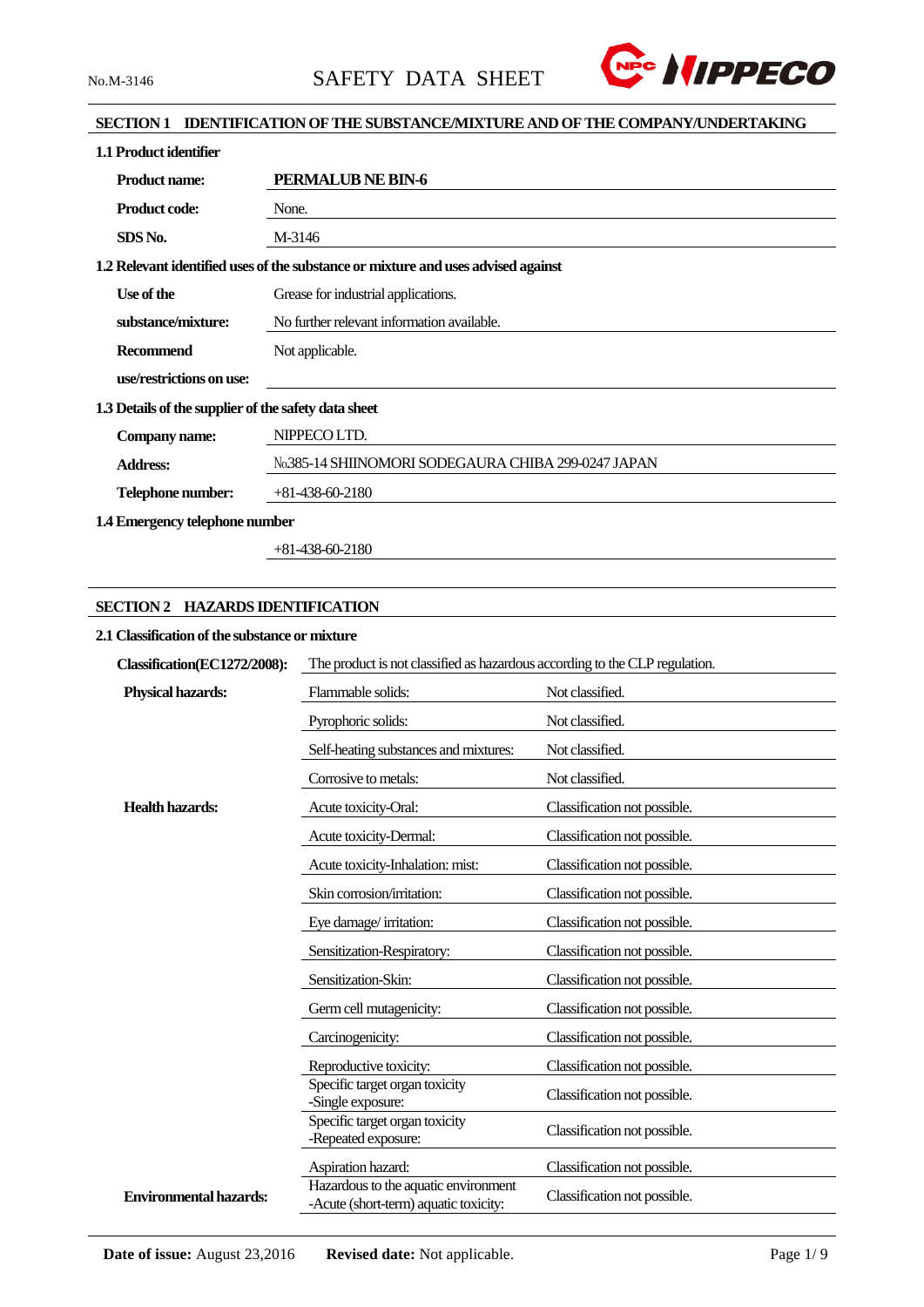



| Hazardous to the aquatic environment   |                              |
|----------------------------------------|------------------------------|
| -Chronic (long term) aquatic toxicity: | Classification not possible. |

#### The hazards without the above mention are "Not applicable" or "Classification not possible".

# **Classification(OSHAHCS 29 CFR 1910.1200 ):**

The product is not classified as hazardous according to OSHA GHS regulations within the

|                               | <b>United States.</b>                                                                  |  |  |
|-------------------------------|----------------------------------------------------------------------------------------|--|--|
| <b>2.2 Label elements</b>     |                                                                                        |  |  |
| Hazard pictogram(s):          | No pictogram.                                                                          |  |  |
| Signal word:                  | No signal word.                                                                        |  |  |
| Hazard statement(s):          | No hazard statement.                                                                   |  |  |
| Precautionary statement(s):   |                                                                                        |  |  |
| <b>Prevention:</b>            | Not required.                                                                          |  |  |
| <b>Response:</b>              | Not required.                                                                          |  |  |
| <b>Storage:</b>               | Not required.                                                                          |  |  |
| Disposal:                     | Not required.                                                                          |  |  |
| 2.3 Other hazards             |                                                                                        |  |  |
| Other hazards which do        | Combustibility. Keep away from ignition sources such as heat/sparks/open flames.       |  |  |
| not result in classification: | Decomposition at flame temperatures may form toxic fluorine compounds. Avoid breathing |  |  |
|                               | decomposition products.                                                                |  |  |

#### **SECTION 3 COMPOSITION/INFORMATION ON INGREDIENTS**

| Substance/mixture      |              | Mixture      |          |                     |               |                        |                        |             |
|------------------------|--------------|--------------|----------|---------------------|---------------|------------------------|------------------------|-------------|
| Ingredient(s):         |              |              |          |                     |               |                        |                        |             |
| <b>Chemical name</b>   | CAS#         | EC#          | Wt%      | <b>EU</b>           | <b>EU</b>     | <b>USA</b>             | <b>ACGIH</b>           | EU          |
| generic name           |              |              |          | <b>Hazard</b> class | Category code | <b>OSHA PEL</b>        | <b>TLV</b>             | <b>ILV</b>  |
| Synthetic              | Confidential | Confidential | 70-80    | None                | None          | Not established        | Not established        | Not.        |
| hydrocarbon base oil   |              |              |          |                     |               |                        |                        | established |
| Lithium soap           | Confidential | Confidential | $5 - 15$ | None                | None          | Not established        | Not established        | Not         |
| thickener              |              |              |          |                     |               |                        | (Except the below)     | established |
| Lithium soap           | 4485-12-5    | 224-772-5    | $(0.5 -$ | None                | None          | Not established        | 10mg/m <sup>3</sup>    | Not         |
| thickener (Lithium     |              |              | 1.5)     |                     |               |                        | (TWA:as                | established |
| stearate)              |              |              |          |                     |               |                        | stearates)             |             |
| Additives (Poly tetra  | Confidential | Confidential | $10-20$  | None                | None          | Not established        | Not established        | Not         |
| fluoro ethylene, etc.) |              |              |          |                     |               | (Except the below)     | (Except the below)     | established |
| (Organic               | 68412-26-0   | 270-180-5    | $(1-5)$  | None                | None          | $15 \,\mathrm{mg/m^3}$ | $10 \,\mathrm{mg/m^3}$ | Not         |
| molybdenum.)           |              |              |          |                     |               | TWA: Total             | TWA:                   | established |
|                        |              |              |          |                     |               | $dust$ as $Mo$         | Insoluble              |             |
|                        |              |              |          |                     |               |                        | compounds, as          |             |
|                        |              |              |          |                     |               |                        | Mo                     |             |
| (Refined mineral base) | Confidential | Confidential | $(0.1 -$ | None                | None          | 5mg/m <sup>3</sup>     | 5mg/m <sup>3</sup>     | Not         |
| oil)                   |              |              | (0.5)    |                     |               | (TWA: as oil mist)     | (TWA: as oil mist)     | established |

#### **Carcinogen:**

**Chemical name:** None. **CAS#: Reference:**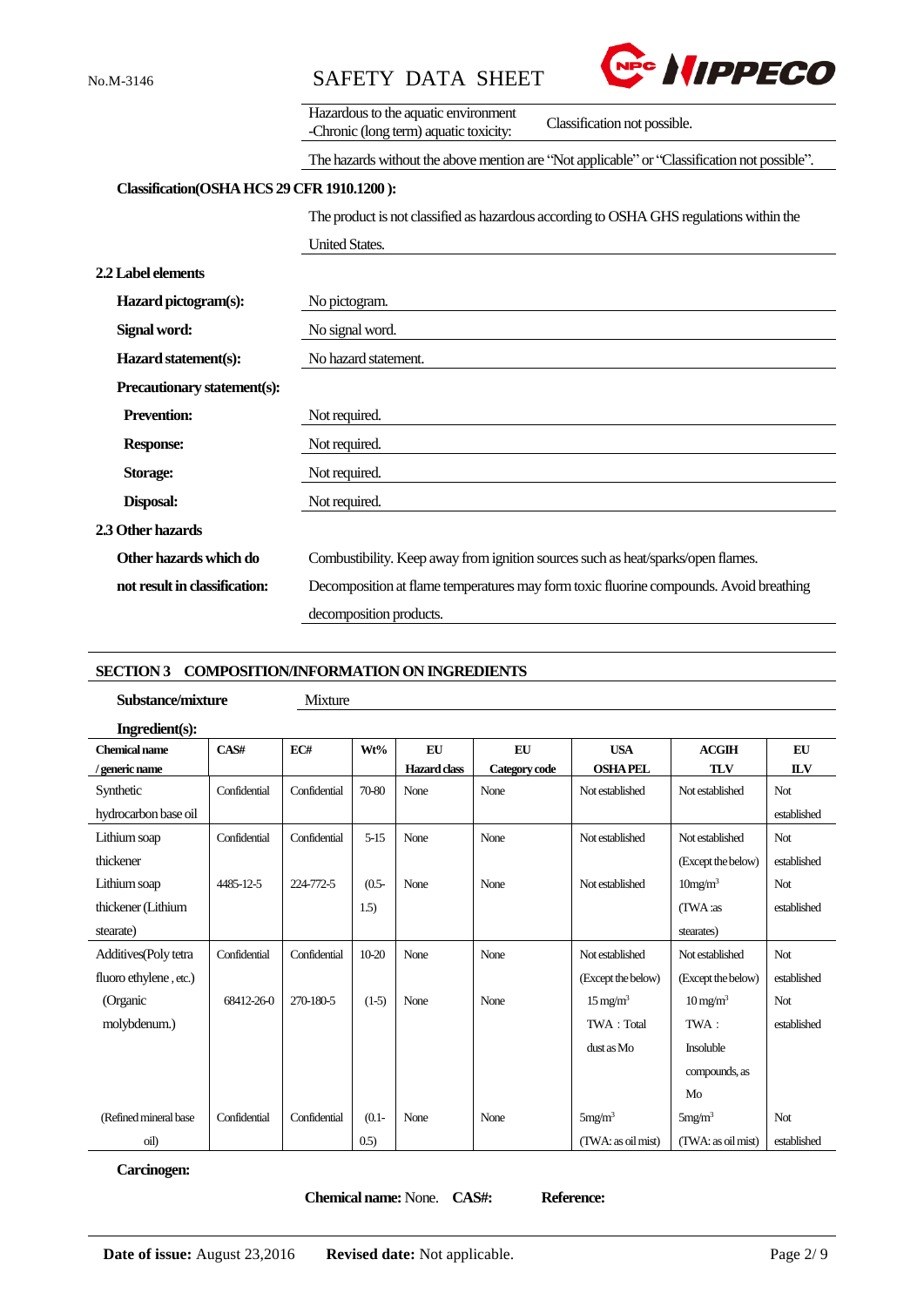

No component of this product is listed as a human carcinogen or a potential carcinogen in IARC Monographs, U.S. NTP, OSHA regulation, and Annex Ⅵ of Regulation (EC) 1272/2008.

Refined mineral base oil, by definition, is considered hazardous according to OSHA. Because it carries Threshold limit value (TLV) for mineral oil mist. Refined mineral base oil contain <3.0% DMSO extractable material.

#### **PBT substance and vPvB substance:**

**Chemical name:** None. **CAS#: Category:**

No component of this product is a PBT or vPvB substance under Regulation (EC)1907/2006.

A statement that the specific chemical identity(ies) and/or exact percentage(s) of composition has been withheld as a trade secret.

| <b>SECTION 4 FIRST AID MEASURES</b>                                            |                                                                                        |  |  |  |
|--------------------------------------------------------------------------------|----------------------------------------------------------------------------------------|--|--|--|
| 4.1 Description of first aid measures                                          |                                                                                        |  |  |  |
| <b>Inhalation:</b>                                                             | Remove exposed person to fresh air if adverse effects are observed.                    |  |  |  |
| Skin:                                                                          | Wash with soap and water. Get medical attention if irritation develops.                |  |  |  |
| Eye:                                                                           | Flush immediately with water for at least 15 minutes. Get immediate medical attention. |  |  |  |
| <b>Ingestion:</b>                                                              | Do not make person vomit unless directed to do so by medical personnel.                |  |  |  |
| <b>Protection of first-aiders:</b>                                             | No action shall be taken involving any personal risk or without suitable training.     |  |  |  |
| 4.2 Most important symptoms and effects, both acute and delayed                |                                                                                        |  |  |  |
|                                                                                | See SECTION 11 for more detailed information on health effects and symptoms.           |  |  |  |
| 4.3 Indication of any immediate medical attention and special treatment needed |                                                                                        |  |  |  |
| Notes to physician:                                                            | Treatment should in general be symptomatic and directed to relieving any effects.      |  |  |  |

#### **SECTION 5 FIRE FIGHTING MEASURES**

| Use water fog, foam, dry chemical or carbon dioxide to extinguish flames.                          |
|----------------------------------------------------------------------------------------------------|
| DO NOT use forcible water. See Section 11 for more detailed information on health effects and      |
| symptoms.                                                                                          |
| 5.2 Special hazards arising from the substance or mixture                                          |
| In a fire or if heated, a pressure increase will occur and the container may burst.                |
| Formation of toxic gases is possible during heating or in case of fire.                            |
| Combustion products may include the following:                                                     |
| Carbon oxides $(CO, CO2)$ , HF, COF <sub>2</sub> .                                                 |
| Decomposition at flame temperatures may form toxic fluorine compounds. Avoid breathing             |
| decomposition products.                                                                            |
|                                                                                                    |
| Promptly isolate the scene by removing all persons from the vicinity of the incident if there is a |
| fire. No action shall be taken involving any personal risk or without suitable training.           |
| Fire-fighters should wear appropriate protective equipment and self-contained breathing            |
| apparatus with a full face-piece operated in positive pressure mode.                               |
|                                                                                                    |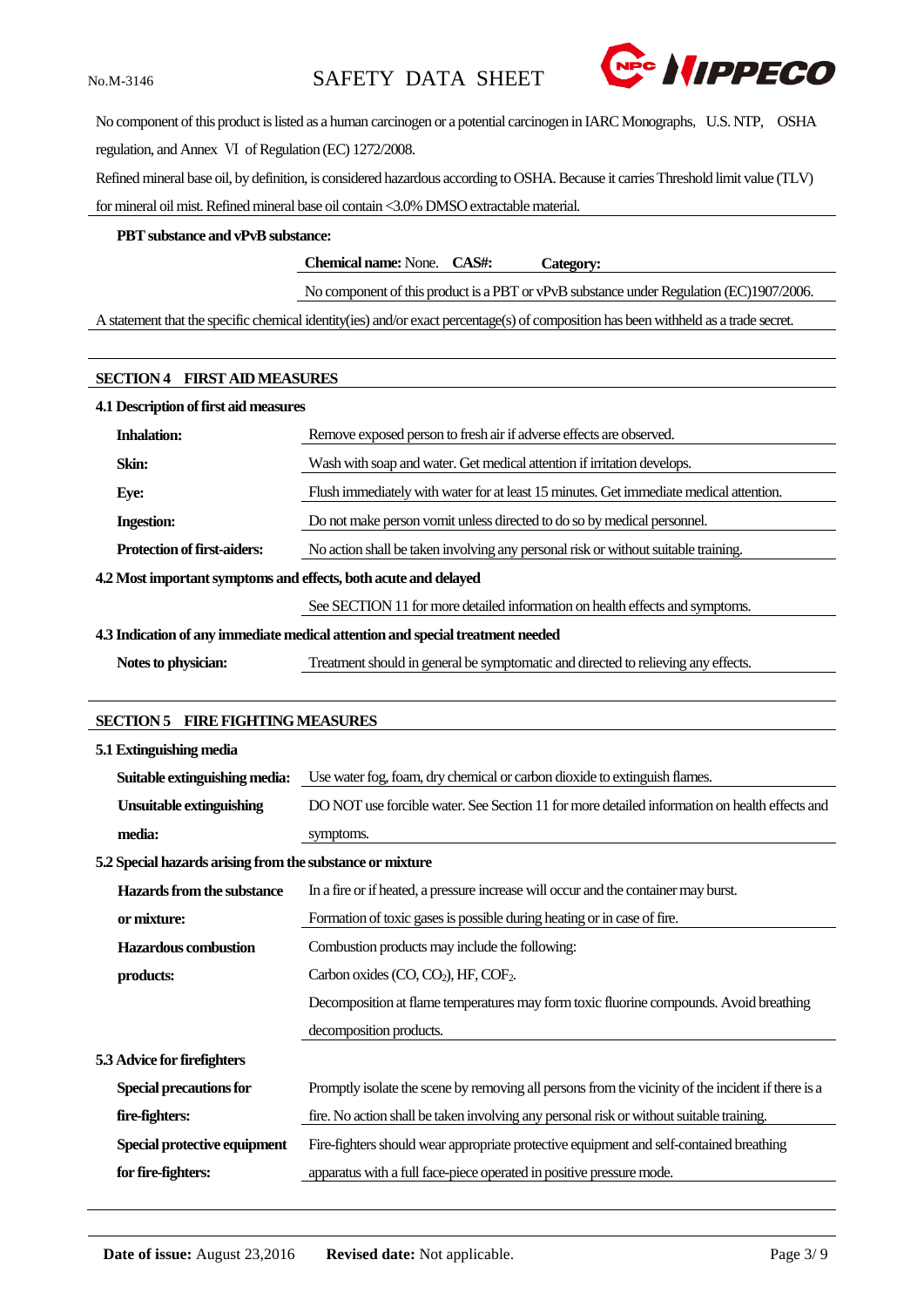

# **SECTION 6 ACCIDENTAL RELEASE MEASURES**

| 6.1 Personal precautions, protective equipment and emergency procedures |                                                                                                    |  |  |  |
|-------------------------------------------------------------------------|----------------------------------------------------------------------------------------------------|--|--|--|
| For non-emergency                                                       | Eliminate all ignition sources. Evacuate surrounding areas.                                        |  |  |  |
| personnel:                                                              |                                                                                                    |  |  |  |
| For emergency responders:                                               | Particular danger of slipping on leaked/spilled product.                                           |  |  |  |
| <b>6.2 Environmental precautions</b>                                    |                                                                                                    |  |  |  |
|                                                                         | Should be prevented from contaminating soil or from entering sewage and drainage systems           |  |  |  |
|                                                                         | and bodies of water.                                                                               |  |  |  |
| 6.3 Methods and material for containment and cleaning up                |                                                                                                    |  |  |  |
| Small spill:                                                            | Move containers from spill area. Absorb with an inert material and place in an appropriate         |  |  |  |
|                                                                         | waste disposal container. Dispose of via a licensed waste disposal contractor.                     |  |  |  |
| Large spill:                                                            | Move containers from spill area. Prevent entry into sewers, water courses, basements or            |  |  |  |
|                                                                         | confined areas. Contain and collect spillage with non-combustible, absorbent material e.g. sand,   |  |  |  |
|                                                                         | earth, vermiculite or diatomaceous earth and place in container for disposal according to local    |  |  |  |
|                                                                         | regulations. Suction or scoop the spill into appropriate disposal or recycling vessels, then cover |  |  |  |
|                                                                         | spill area with oil absorbent. Dispose of via a licensed waste disposal contractor.                |  |  |  |
| 6.4 Reference to other sections                                         |                                                                                                    |  |  |  |
|                                                                         | See SECTION 7 for information on safe handling.                                                    |  |  |  |
|                                                                         | See SECTION 8 for information on personal protection equipment.                                    |  |  |  |
|                                                                         | See SECTION 13 for disposal information.                                                           |  |  |  |
|                                                                         |                                                                                                    |  |  |  |

#### **SECTION 7 HANDLING AND STORAGE**

| 7.1 Precautions for safe handling                                |                                                                                                 |
|------------------------------------------------------------------|-------------------------------------------------------------------------------------------------|
| <b>Protective measures:</b>                                      | Put on appropriate personal protective equipment (see SECTION8).                                |
| Advice on general                                                | Workers should wash hands and face before eating, drinking and smoking.<br>Avoid contact        |
| occupational hygiene:                                            | with eyes, skin and clothing. Avoid breathing vapor or mist. Keep in the original container or  |
|                                                                  | an approved alternative made from a compatible material, kept tightly closed when not in use.   |
|                                                                  | Empty containers retain product residue and can be hazardous. Do not reuse container.           |
| 7.2 Conditions for safe storage, including any incompatibilities |                                                                                                 |
|                                                                  | Store in accordance with local regulations. Store in a dry, cool and well-ventilated area, away |
|                                                                  | from incompatible materials (see SECTION 10). Keep away from heat and direct sunlight.          |
|                                                                  | Keep container tightly closed and sealed until ready for use. Containers that have been opened  |
|                                                                  | must be carefully resealed and kept upright to prevent leakage. Store and use only in           |
|                                                                  | equipment/containers designed for use with this product. Do not store in unlabeled containers.  |
| Not suitable:                                                    | Prolonged exposure to elevated temperature.                                                     |
| 7.3 Specific end use(s)                                          |                                                                                                 |
|                                                                  | No further relevant information available.                                                      |

# **SECTION 8 EXPOSURE CONTROLS / PERSONAL PROTECTION**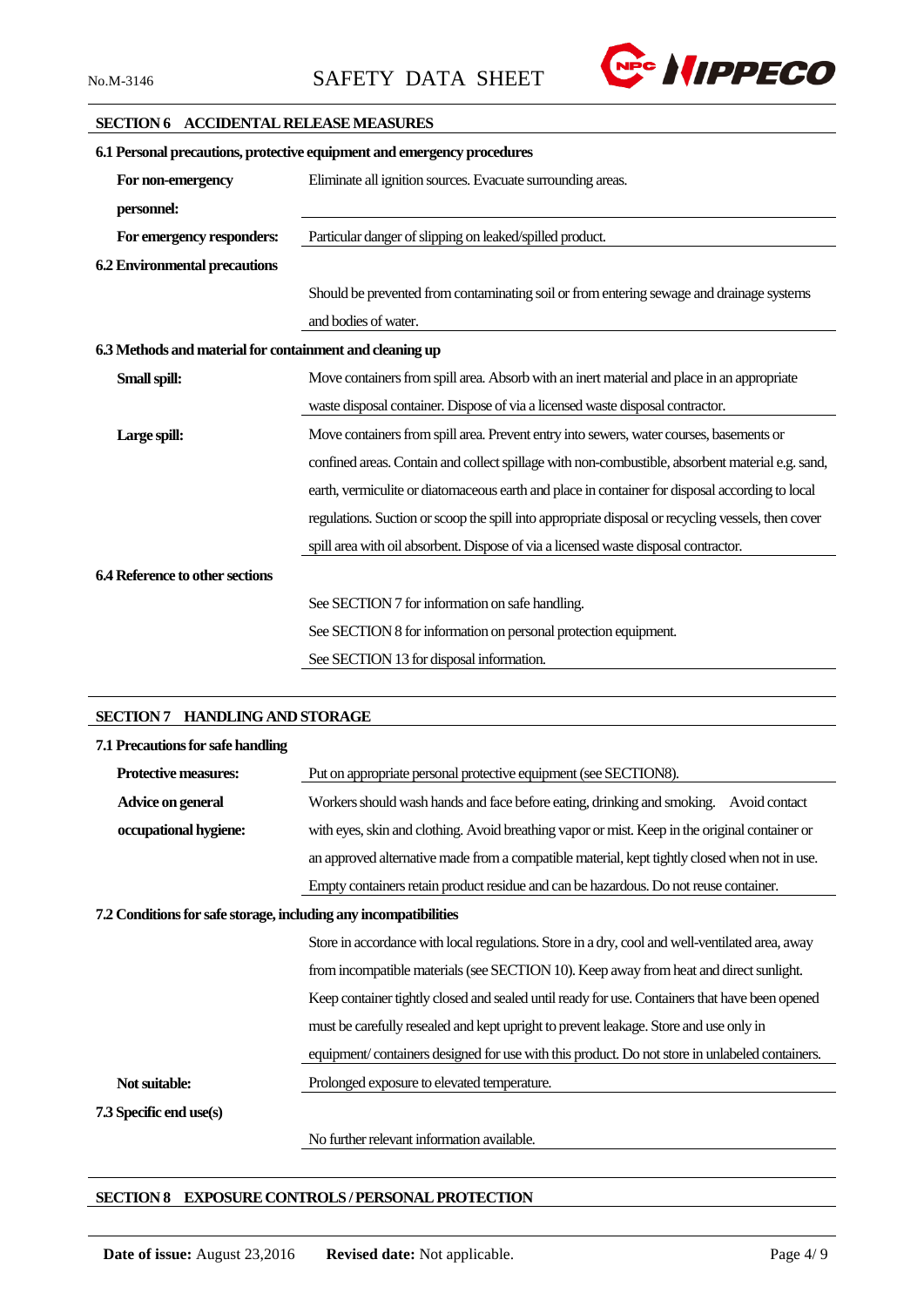

| 8.1 Control parameters                                                |                                                                                |                                                                     |                                                                      |                                                    |  |  |
|-----------------------------------------------------------------------|--------------------------------------------------------------------------------|---------------------------------------------------------------------|----------------------------------------------------------------------|----------------------------------------------------|--|--|
|                                                                       |                                                                                |                                                                     | No exposure limit value known on the product itself.                 |                                                    |  |  |
|                                                                       | OHSA PEL: TWA: 5 mg/m <sup>3</sup> 8 hours. (as oil mist, mineral)             |                                                                     |                                                                      |                                                    |  |  |
|                                                                       |                                                                                | ACGIH TLV: TWA: 5 mg/m <sup>3</sup> 8 hours. (as oil mist, mineral) |                                                                      |                                                    |  |  |
|                                                                       |                                                                                |                                                                     | NIOSH REL: TWA: 5 mg/m <sup>3</sup> 10 hours. (as oil mist, mineral) |                                                    |  |  |
|                                                                       |                                                                                | EU ILV: Not established                                             |                                                                      |                                                    |  |  |
| 8.2 Exposure controls                                                 |                                                                                |                                                                     |                                                                      |                                                    |  |  |
| Appropriate engineering                                               |                                                                                |                                                                     | When mist is generated, the limited part should be ventilated.       |                                                    |  |  |
| controls:                                                             | A washing facility/water for eye and skin cleaning purposes should be present. |                                                                     |                                                                      |                                                    |  |  |
| Individual protection measures, such as personal protective equipment |                                                                                |                                                                     |                                                                      |                                                    |  |  |
| <b>Eye/face protection:</b>                                           | ☑                                                                              | <b>Required</b>                                                     | $\Box$ Not required                                                  | Wear safety glasses with side shields.             |  |  |
| Skin(hand/other) protection:                                          | ☑                                                                              | <b>Required</b>                                                     | $\Box$ Not required                                                  | To prevent contact, wear impervious clothing       |  |  |
|                                                                       |                                                                                |                                                                     |                                                                      | such as gloves, apron.                             |  |  |
| <b>Respiratory protection:</b>                                        | $\mathsf{L}$                                                                   |                                                                     | Required $\boxtimes$ Not required                                    | No special respiratory protection equipment is     |  |  |
|                                                                       |                                                                                |                                                                     |                                                                      | required under normal conditions of use with       |  |  |
|                                                                       |                                                                                |                                                                     |                                                                      | adequate ventilation.                              |  |  |
|                                                                       |                                                                                |                                                                     |                                                                      | In case of insufficient ventilation, wear suitable |  |  |
|                                                                       |                                                                                |                                                                     |                                                                      | respiratory equipment.                             |  |  |
| <b>Thermal hazards:</b>                                               |                                                                                | <b>Required</b>                                                     | $\boxtimes$ Not required                                             | Not normally required.                             |  |  |
| <b>Environmental exposure</b>                                         | Avoid release to the environment.                                              |                                                                     |                                                                      |                                                    |  |  |
| controls:                                                             |                                                                                |                                                                     |                                                                      |                                                    |  |  |
|                                                                       |                                                                                |                                                                     |                                                                      |                                                    |  |  |

# **SECTION 9 PHYSICAL AND CHEMICAL PROPERTIES**

# **9.1 Information on basic physical and chemical properties**

| Appearance:                                | Smooth, light yellow, semi-solid. |
|--------------------------------------------|-----------------------------------|
| Odor:                                      | Bland odor.                       |
| Odor threshold:                            | Not determined.                   |
| pH:                                        | Not determined.                   |
| <b>Melting point/freezing</b>              | Not determined.                   |
| $point$ <sup>(<math>\circ</math></sup> C): |                                   |
| <b>Initial boiling point and</b>           | Undetermined.                     |
| boiling range $({}^{\circ}C)$ :            |                                   |
| Flash point( $\mathrm{C}$ ):               | $>$ 200 (SETA)                    |
| <b>Evaporation rate:</b>                   | Not determined.                   |
| <b>Upper/lower flammability or</b>         | Not determined.                   |
| explosive limits:                          |                                   |
| Vapor pressure:                            | Not determined.                   |
| <b>Relative density:</b>                   | Not determined.                   |
| Density/specific gravity:                  | Ca. $0.94(25^{\circ}\text{C})$    |
| Solubility(ies):                           | Negligible (in water).            |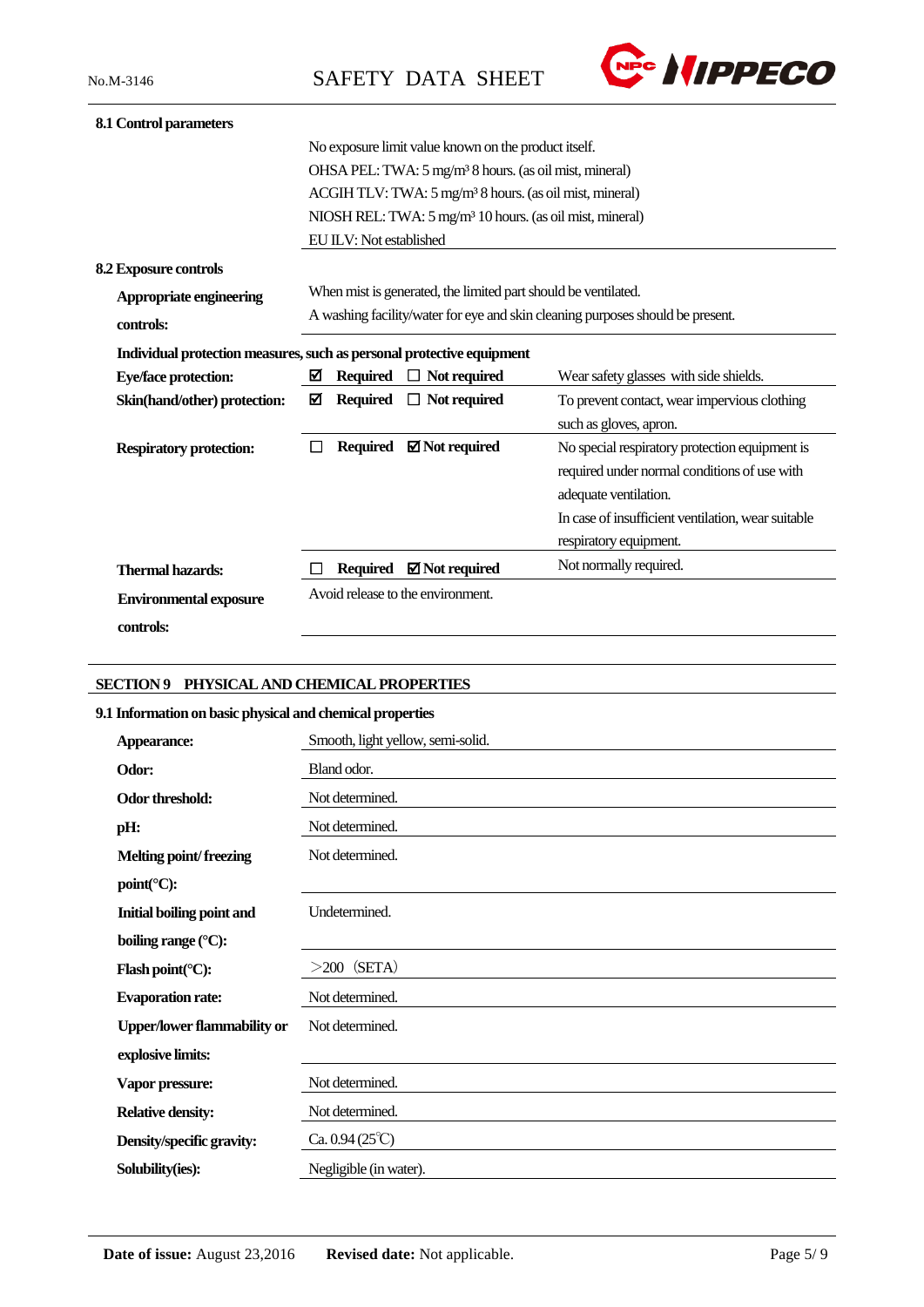

| <b>Partition coefficient: n-</b> | Not determined.                            |
|----------------------------------|--------------------------------------------|
| octanol/water:                   |                                            |
| <b>Auto-ignition</b>             | Not determined.                            |
| temperature( $\mathrm{C}$ ):     |                                            |
| <b>Decomposition</b>             | Not determined.                            |
| temperature( $\mathrm{C}$ ):     |                                            |
| <b>Viscosity</b> (m Pa s):       | Not determined.                            |
| <b>Explosive properties:</b>     | Not determined.                            |
| <b>Oxidizing properties:</b>     | Not determined.                            |
| 9.2 Other information            | $\cdot$                                    |
|                                  | No further relevant information available. |

| <b>STABILITY AND REACTIVITY</b><br><b>SECTION 10</b> |                                                                            |
|------------------------------------------------------|----------------------------------------------------------------------------|
| 10.1 Reactivity                                      | No specific test data available for this product.                          |
| 10.2 Chemical stability                              | $\boxtimes$ Stable<br>$\Box$ Unstable                                      |
| 10.3 Possibility of hazardous reactions              |                                                                            |
|                                                      | $\Box$ May Occur $\Box$ Will not occur                                     |
| 10.4 Conditions to avoid                             | Heat, sparks, flames, and other ignition sources.                          |
| 10.5 Incompatible materials                          | Acids. Oxidizing agents such as $H_2O_2$ , permanganates and perchlorates. |
|                                                      | Halogens and halogenated compounds.                                        |
| 10.6 Hazardous decomposition products                |                                                                            |
|                                                      | Carbon oxides $(CO, CO2)$ , HF,COF <sub>2</sub>                            |
|                                                      | Decomposition at flame temperatures may form toxic fluorine compounds.     |

# **SECTION 11 TOXICOLOGICAL INFORMATION**

#### **11.1 Information on toxicological effects**

Likely routes of exposure: Eye contact, skin, ingestion.

**Symptoms related to the physical, chemical, and toxicological characteristics:**

See SECTION 4 for skin contact, eye contact, and ingestion.

**Delayed and immediate effects and also chronic effects from short and long term exposure:**

|                                                              | Not applicable.                                   |
|--------------------------------------------------------------|---------------------------------------------------|
| Numerous measures of toxicity :                              |                                                   |
|                                                              | Not applicable.                                   |
| <b>Acute toxicity:</b>                                       | Oral rats $LD50$ : $> 5000$ mg/kg, (Base oil).    |
|                                                              | Dermal : No data available                        |
|                                                              | Inhalation (vapor): No data available.            |
|                                                              | Inhalation (mist) : No data available.            |
| Skin corrosion/irritation:<br>Serious eye damage/irritation: | No known significant effects or critical hazards. |
|                                                              | No known significant effects or critical hazards. |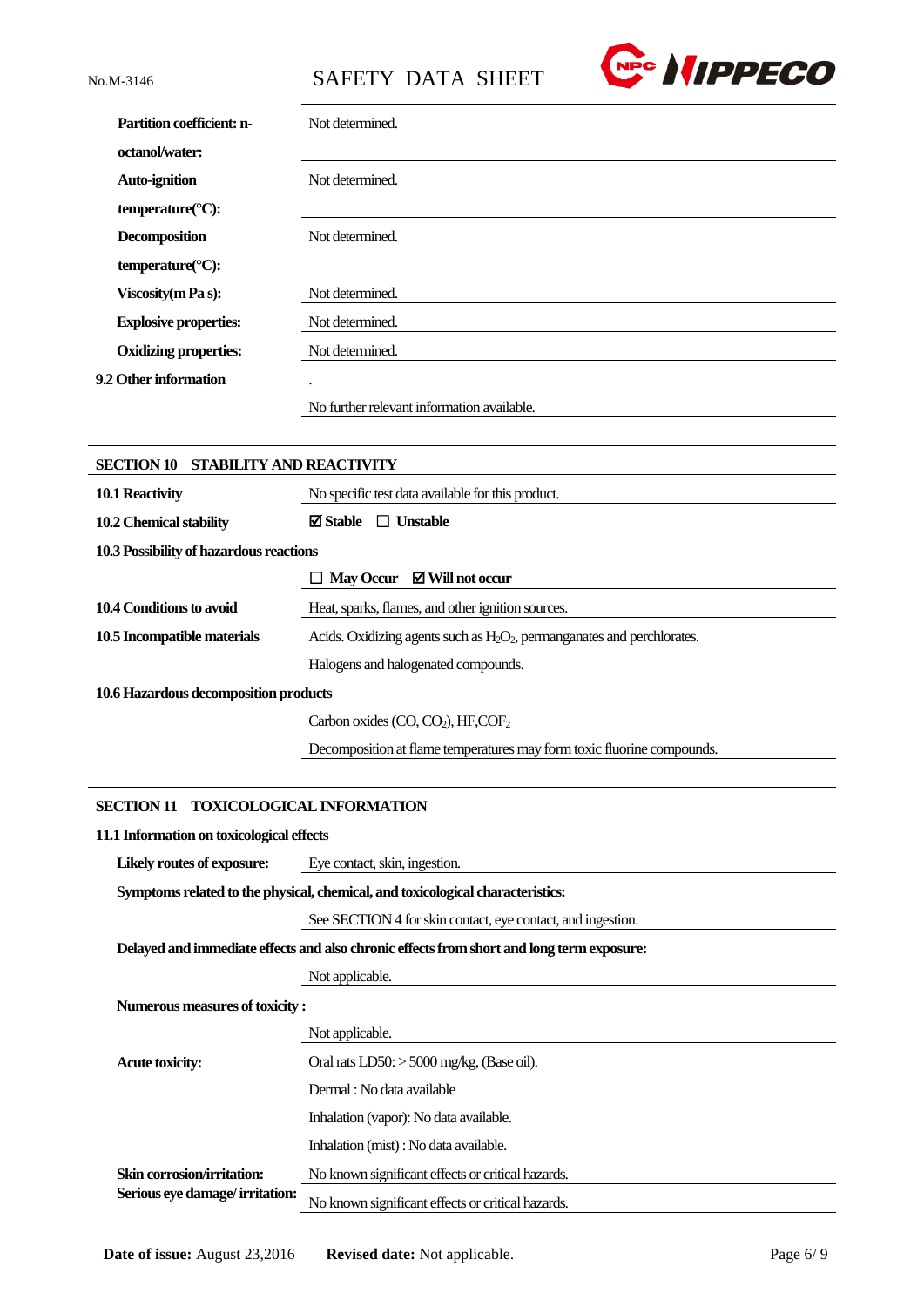

| <b>Sensitization-Respiratory:</b>                                          | No known significant effects or critical hazards.                            |
|----------------------------------------------------------------------------|------------------------------------------------------------------------------|
| Sensitization-Skin:                                                        | No known significant effects or critical hazards.                            |
| Germ cell mutagenicity:                                                    | No known significant effects or critical hazards.                            |
| Carcinogenicity:                                                           | Base oil, Thickener, Additives: Not listed by IARC, OSHA, NTP, EU and ACGIH. |
| <b>Toxic to reproduction:</b>                                              | No known significant effects or critical hazards.                            |
| Specific target organ systemic<br>toxicity following single                | No known significant effects or critical hazards.                            |
| exposure:                                                                  |                                                                              |
| Specific target organ systemic<br>toxicity following repeated<br>exposure: | No known significant effects or critical hazards.                            |
| <b>Aspiration hazard:</b>                                                  | No known significant effects or critical hazards.                            |
|                                                                            |                                                                              |
| <b>Other information:</b>                                                  | No further relevant information available.                                   |
|                                                                            |                                                                              |

# **SECTION 12 ECOLOGICAL INFORMATION**

| 12.1 Toxicity                           |                                                   |
|-----------------------------------------|---------------------------------------------------|
| <b>Aquatic:</b>                         | No further relevant information available.        |
| Terrestrial:                            | No further relevant information available.        |
| 12.2 Persistence and degradability      |                                                   |
|                                         | No specific test data available for this product. |
| 12.3 Bioaccumulative potential          | No further relevant information available.        |
| 12.4 Mobility in soil                   | No further relevant information available.        |
| 12.5 Results of PBT and vPvB assessment |                                                   |
|                                         | Not applicable.                                   |
| 12.6 Other adverse effects              | No additional information available.              |

#### **SECTION 13 DISPOSAL CONSIDERATIONS**

### **13.1Waste treatment methods**

| <b>Product and packaging:</b> | Place contaminated materials in disposable containers and dispose of in a manner consistent |
|-------------------------------|---------------------------------------------------------------------------------------------|
|                               | with applicable regulations. Contact local environmental or health authorities for approved |
|                               | disposal of this material.                                                                  |

# **SECTION 14 TRANSPORT INFORMATION**

| 14.1 UN number                    | Not regulated.                 |
|-----------------------------------|--------------------------------|
| 14.2 UN proper shipping name      | Not regulated.                 |
| 14.3 Transport hazard class(es)   | Not regulated.                 |
| 14.4 Packing group                | Not regulated.                 |
| 14.5 Environmental hazards        |                                |
| <b>Marine pollutant:</b>          | $\Box$ Yes Chemical name (wt%) |
|                                   | $\blacksquare$ No              |
| 14.6 Special precautions for user | Not applicable.                |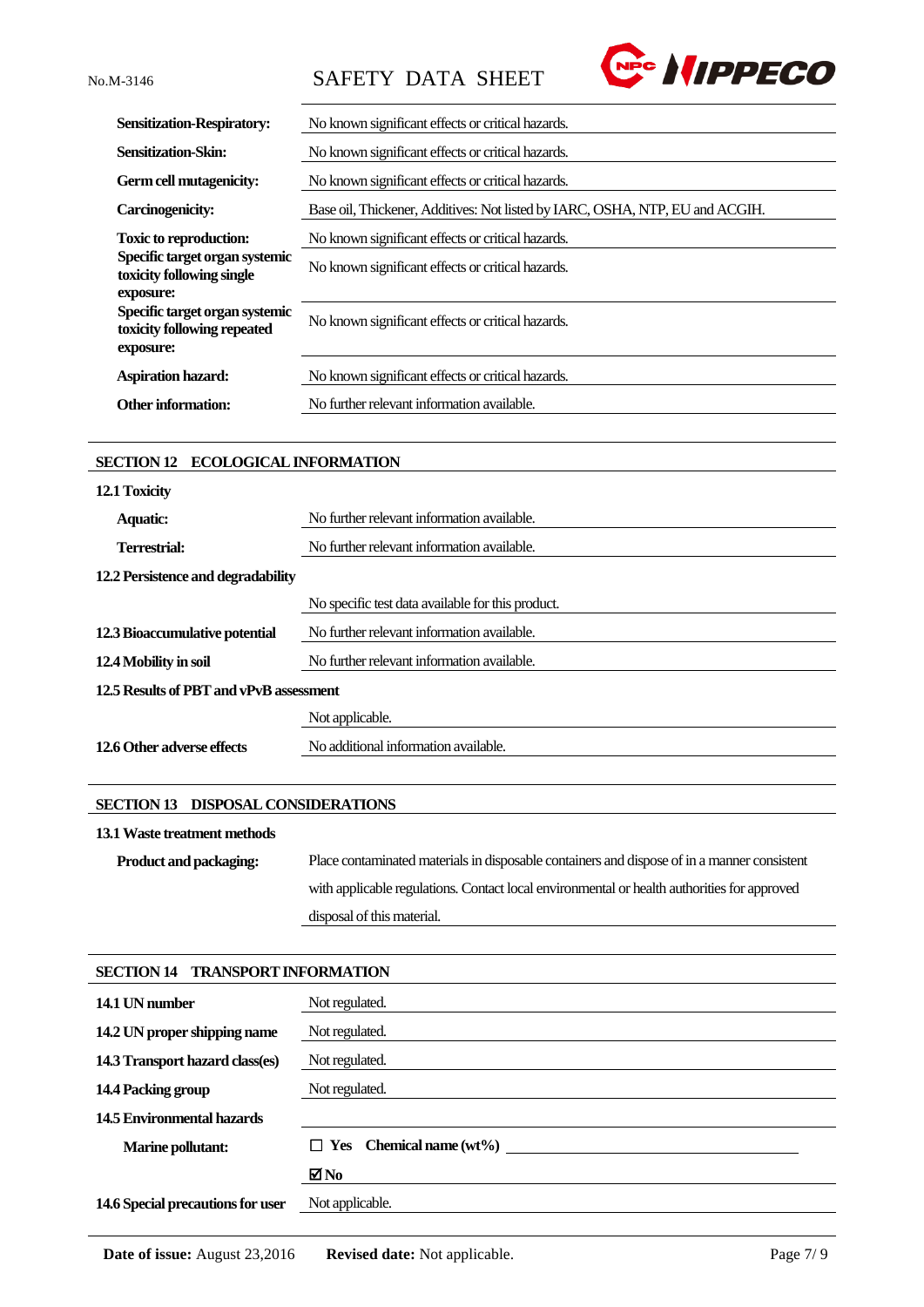

# **14.7 Transport in bulk according to Annex II of MARPOL 73/78 and the IBC Code**

Not applicable.

#### **SECTION 15 REGULATORY INFORMATION**

**15.1 Safety, health and environmental regulations/legislation specific for the substance or mixture**

| <b>EU</b> information<br>(EC)1907/2006        |                                                                                            |
|-----------------------------------------------|--------------------------------------------------------------------------------------------|
| Title VII:                                    | Not regulated.                                                                             |
| (EC)1907/2006<br>Title VII:                   | Not regulated.                                                                             |
| (EC)1005/2009:                                | Not regulated.                                                                             |
| (EC)805/2004:                                 | Not regulated.                                                                             |
| (EU)649/2012:                                 | Not regulated.                                                                             |
| Others:                                       | No further relevant information available.                                                 |
| <b>USA</b> information                        |                                                                                            |
| TSCA (Toxic substances control act)           |                                                                                            |
|                                               | Not regulated. All ingredients are listed.                                                 |
| Information on the label under OSHA HCS       |                                                                                            |
| Signal word:                                  | Not required.                                                                              |
| Hazard statement(s):                          | Not required.                                                                              |
| Pictogram(s):                                 | Not required.                                                                              |
| Precautionary statement(s):                   | Not required.                                                                              |
| <b>Unclassified hazards</b>                   | Not applicable.                                                                            |
| (HNOC):                                       |                                                                                            |
| Percentage of ingredient(s)                   | Not applicable.                                                                            |
| with unknown toxicity:                        |                                                                                            |
| <b>SARA Title III § 313</b>                   |                                                                                            |
|                                               | Chemical name: Zinc compounds.<br><b>Wt%</b> : $1 \sim 5$                                  |
| California proposition 65                     |                                                                                            |
|                                               | <b>Chemical name: None.</b><br>Wt%:                                                        |
| <b>Others</b>                                 | No further relevant information available.                                                 |
| 15.2 Chemical safety assessment               |                                                                                            |
|                                               | This product contains substances for which Chemical Safety Assessments are still required. |
|                                               |                                                                                            |
| <b>SECTION 16</b><br><b>OTHER INFORMATION</b> |                                                                                            |
| <b>Other Information</b>                      |                                                                                            |